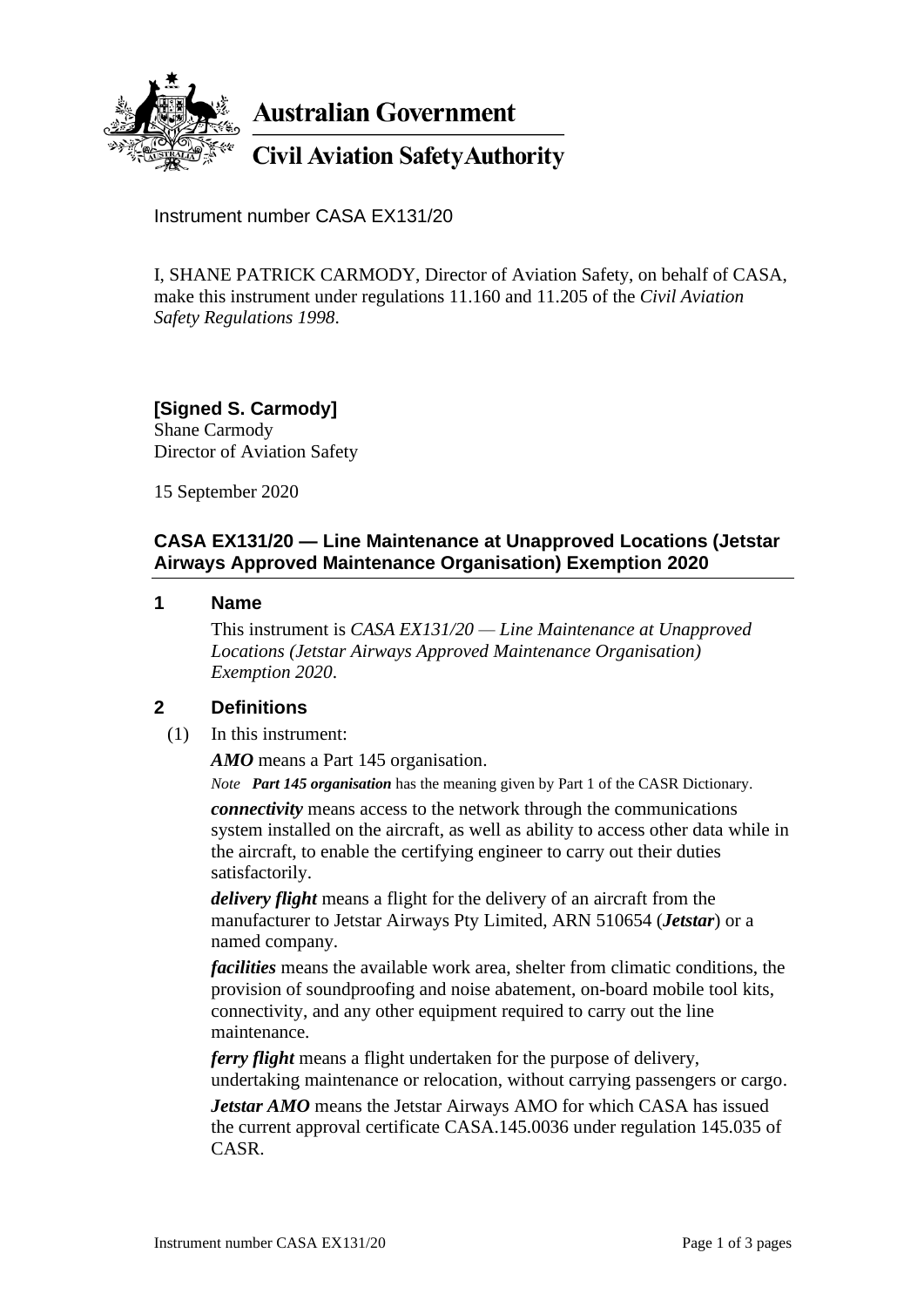*line maintenance* means scheduled line maintenance up to and including, in level of difficulty, line maintenance checklists, as well as simple defect rectification.

*named company* means Network Aviation Pty Ltd (ARN 555309), Express Freighters Australia Pty Limited (ARN 503021) or Qantas Airways Limited (ARN 216147).

*occasional flight* means a flight to a particular unapproved location that is not used by Jetstar, or a named company, on a regular basis, or in accordance with a fixed schedule or on a fixed route, being one of the following:

- (a) a one-off flight that requires maintenance for a reason not permitted under paragraph 145.A.75 (b) of the Part 145 MOS;
- (b) a flight undertaken under short-term contract with a third party;
- (c) a charter flight;
- (d) a delivery flight or a ferry flight.

#### *Part 145 MOS* means the *Part 145 Manual of Standards*.

*short-term contract* means a contract entered into for a limited number of operations involving use of an unapproved location, on not more than 12 occasions in any period of 12 months.

*unapproved location* means a location:

- (a) not specified in Jetstar AMO's exposition as suitable for carrying out line maintenance; and
- (b) usable only in circumstances specified in this exemption or in paragraph 145.A.75 (b) of the Part 145 MOS.
- (2) Flights are taken to be carried out by Jetstar or a named operator to an unapproved location on a regular basis if Jetstar or the named operator uses that location as an intermediate stop for an occasional flight and for the performance of line maintenance, on more than 12 occasions in a period of 12 months.

# **3 Exemption**

Jetstar AMO is exempt from compliance with subparagraph 145.045 (a) (v) and paragraph 145.070 (1) (a) of CASR, in relation to paragraphs 145.A.25 (b) and 145.A.75 (b) of the Part 145 MOS, when carrying out line maintenance for Jetstar or a named company:

- (a) at an unapproved location; and
- (b) on an aircraft engaged in an occasional flight.

# **4 Conditions**

The exemption is subject to the conditions in Schedule 1.

### **5 Repeal**

This instrument is repealed at the end of 31 August 2023.

# **Schedule 1 Conditions**

1 Jetstar AMO must ensure that the facilities at an unapproved location, including office accommodation used in an aircraft by the certifying